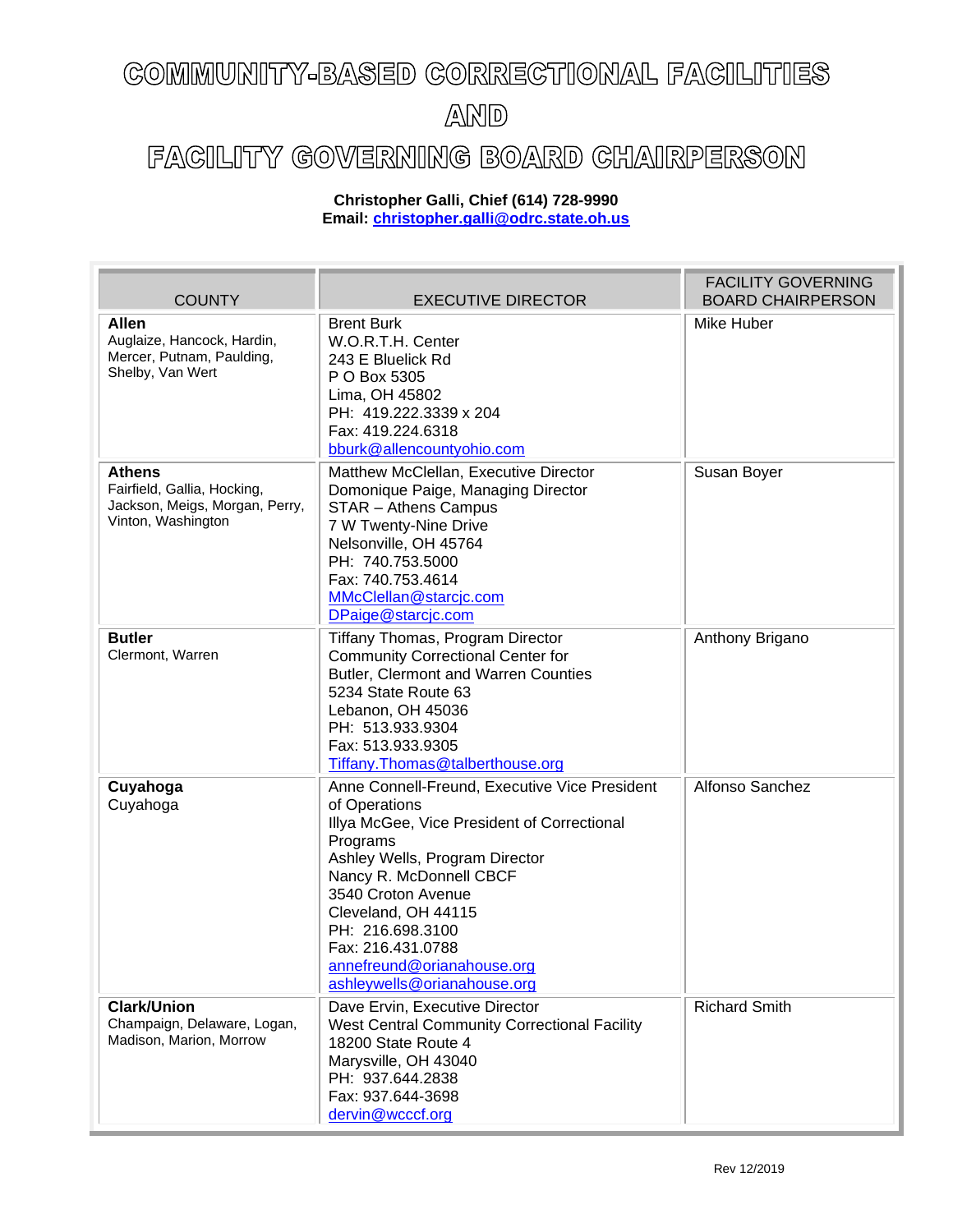| <b>Franklin</b>                                                                                  | Jacki Dickinson, Director<br><b>Franklin County CBCF</b><br>1745 Alum Creek Drive<br>Columbus, OH 43207<br>PH: 614.525.4600<br>Fax: 614.525.4606<br>jackidickinson@franklincountyohio.org                                                                                          | <b>Cathy Collins</b>        |
|--------------------------------------------------------------------------------------------------|------------------------------------------------------------------------------------------------------------------------------------------------------------------------------------------------------------------------------------------------------------------------------------|-----------------------------|
| <b>Hamilton</b>                                                                                  | Lisa Titus, Executive Director<br><b>River City Correctional Center</b><br>3220 Colerain Avenue<br>Cincinnati, OH 45225<br>PH: 513.946.6900<br>Fax: 513.946-6999<br>ltitus@cms.hamilton-co.org                                                                                     | <b>Christopher McDowell</b> |
| <b>Jefferson</b><br>Belmont, Columbiana, Carroll,<br>Guernsey, Harrison, Monroe,<br><b>Noble</b> | Gene Gallo, Executive Director<br>Eastern Ohio Correctional Center<br>470 State Route 43<br>P O Box 2400<br>Wintersville, OH 43953<br>PH: 740.765.4324<br>Fax: 740.765.4533<br>Female Facility: 227 N Market Street<br>Lisbon, OH 44432<br>PH: (330) 420-0288<br>ggallo@cbcf41.org | John J. Mascio              |
| Lorain<br>Medina                                                                                 | Mike Willets, Executive Director<br>Lorain/Medina CBCF<br>9892 Murray Ridge Road<br>Elyria, OH 44035<br>PH: 440.281-9708<br>Fax: 440.281-9713<br>mwillets@Imcbcf.com                                                                                                               | Mary Springowski            |
| Lucas                                                                                            | <b>Bud Hite, Executive Director</b><br><b>Lucas County Correctional Treatment Facility</b><br>1100 Jefferson Avenue<br>Toledo, OH 43624<br>PH: 419.213.6200<br>Fax: 419.255.1447<br>bhite@co.lucas.oh.us                                                                           | <b>Martin Mohler</b>        |
| <b>Mahoning</b>                                                                                  | Dave Stillwagon., Executive Director<br><b>Mahoning County CBCF</b><br><b>Community Corrections Association</b><br>1507 Market Street<br>Youngstown, OH 44507<br>PH: 330.744.5143<br>Fax: 330.742.8661<br>DaveS@ccaworks.org                                                       | Nate Pinkard                |
| <b>Montgomery</b><br>Darke, Fayette, Greene, Miami,<br>Preble                                    | Mike Flannery, Executive Director<br>MonDay Community Correctional Institution<br>1951 S Gettysburg Avenue<br>Dayton, OH 45417-4160<br>PH: 937.496.7300<br>Fax: 937.496.7344<br>flannerym@mcohio.org                                                                               | <b>Cheryll Bennett</b>      |